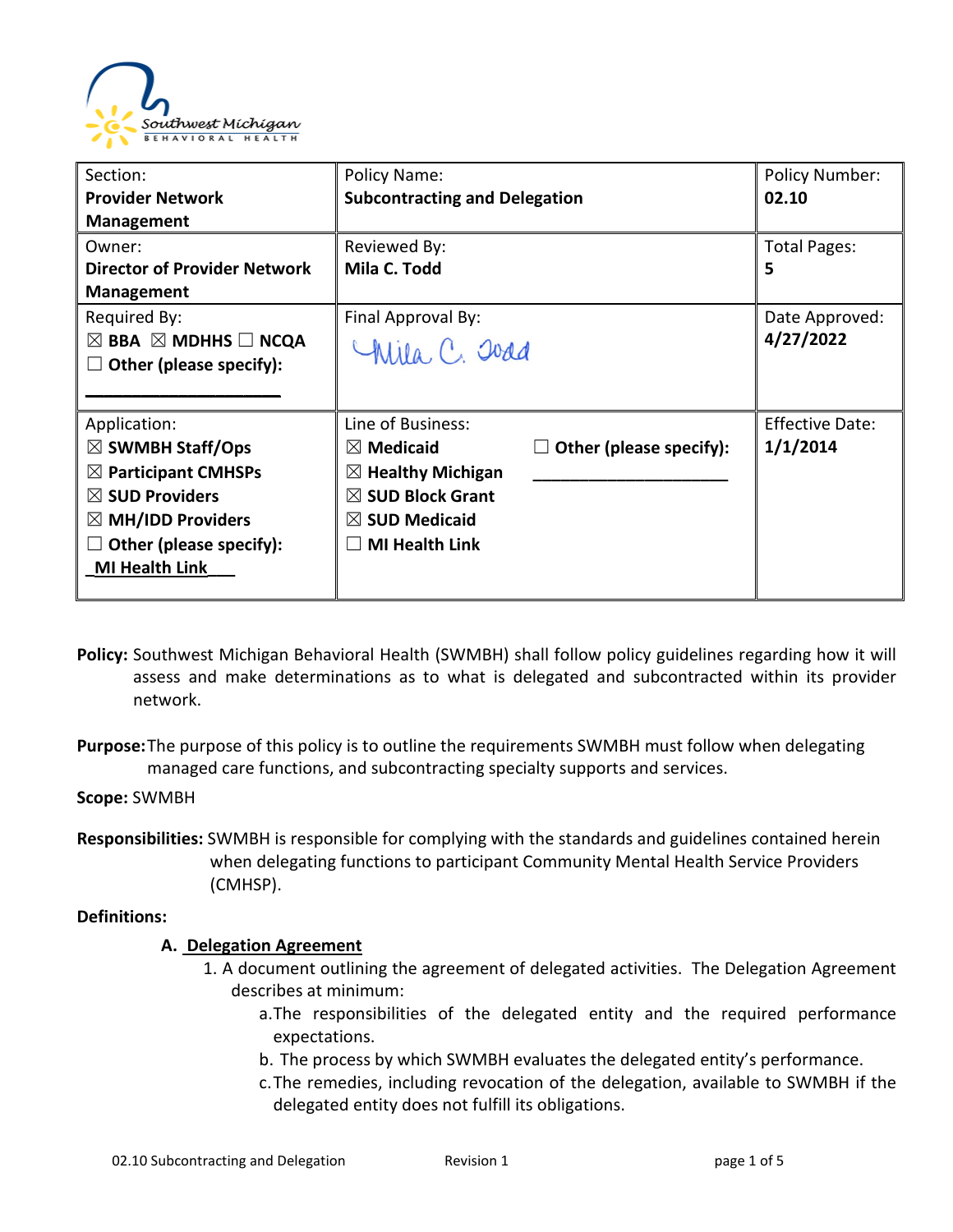

## **Standards and Guidelines:**

# A. Subcontracting Guidelines

- 1. SWMBH as a Managed Care Organization may subcontract specialty supports and services to a participating CMHSP.
- 2. In accordance with 42 CFR 434.6(a)(b), all subcontracts entered into by the participant Community Mental Health Service Providers (CMHSP) must:
	- a. Be in writing and fulfill the requirements of 42 CFR 434.6(a) that are appropriate to the service or activity delegated under the subcontract.
	- b. Be in compliance with all State of Michigan statutes and will be subject to the provisions thereof.
	- c. Be consistent with the provisions of the contract between SWMBH and Michigan Department of Health and Human Services (MDHHS).
	- d. No subcontract terminates the legal responsibility of the contractor to assure that all activities under the contract are carried out.
- 3. All subcontracts entered into by the Regional Entity (RE) and participant CMHSPs, must be in writing and include the following provisions:
	- a. Meet all applicable Medicaid requirements as outlined in the Medicaid Provider Manual and all other applicable requirements contract providers are held accountable to in the contract between MDHHS and SWMBH or the CMHSP.
	- b. Meet Medicaid accessibility standards as established in Medicaid policy and this contract.
	- c. Provide for the conditions for subcontracting services to a sub-network of providers.
	- d. Duty to treat and accept referrals.
	- e. Prior authorization requirements.
	- f. Access standards and treatment time lines.
	- g. Relationship with other providers.
	- h. Reporting requirements and time frames.
	- i. Quality Assurance/Quality Improvement Systems, including the "Quality Assessment and Performance Improvement Programs for Specialty Prepaid Health Plans".
	- j. Payment arrangements (including coordination of benefits) and solvency requirements.
	- k. Financing conditions consistent with the contract between the provider and contracting entity.
	- l. Anti-delegation clause.
	- m. Anti-Lobbying Act.
	- n. Compliance with Office of Civil Rights Policy Guidance regarding Title VI "Language Assistance to Persons with Limited English Proficiency".
	- o. EPSDT requirements.
	- p. Cooperate with the contracting entity quality improvement and utilization review activities.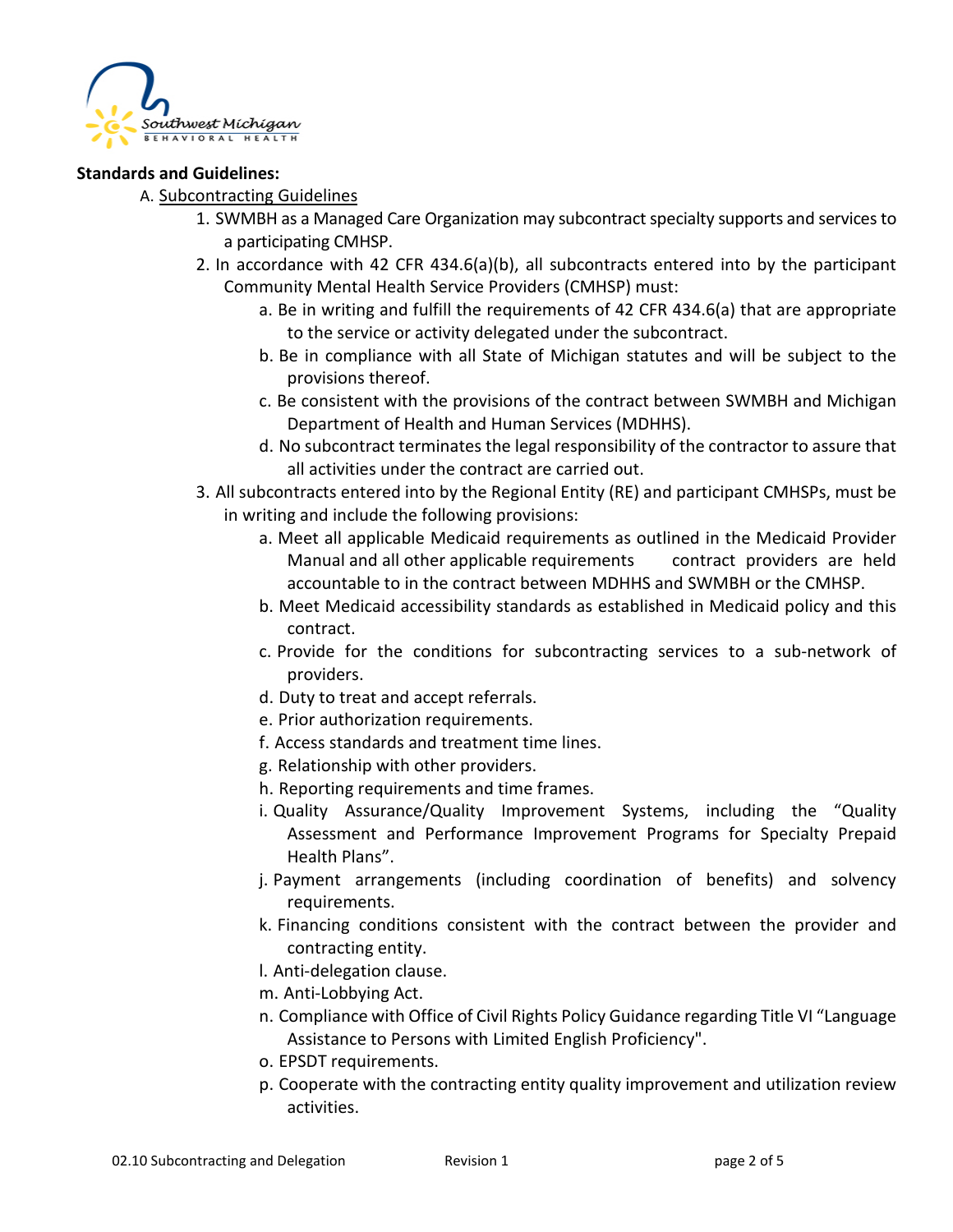

- q. Include provisions for the immediate transfer of customers to a different provider if their health and safety is in jeopardy.
- r. Not be prohibited from discussing treatment options with an individual that may not reflect the Provider's position or may not be covered by the Provider.
- s. Not be prohibited from advocating on behalf of the recipient in any grievance or utilization review process, or individual authorization process to obtain necessary health care services.
- t. Sub-contracts that contain provisions for a financial incentive, bonus, withhold, or sanctions must include provisions that protect individuals from practices that result in the inappropriate limitation or withholding of required services that would otherwise be provided to eligible individuals.
- u. The audit/access requirements contained in 42 CFR 438.230(3)(i)-(iv).
- B. Provider contracts and other arrangements for the provision of mental health and substance use disorder services whether or not characterized as a subcontract, shall be subject to review by the SWMBH and/or MDHHS.
- C. Delegation Guidelines
	- 1. SWMBH oversees and is accountable for any functions and responsibilities that it delegates to any sub-contractor. SWMBH selects among the following potential list of functions listed that can be delegated to an entity under contract with the PIHP:
		- a. Utilization Management
		- b. Credentialing
		- c. Provider Network
		- d. Quality Improvement
		- e. Customer Services
		- f. Grievances and Appeals

# D. Standards

- 1. SWMBH will require that the delegated entity adhere to the same standards and criteria as SWMBH through a Delegation Agreement.
- 2. SWMBH will require the subcontractor to have adequate staffing capabilities to perform the delegated function.
- 3. SWMBH will require the subcontractor to have the capacity for managing the delegated function.
- 4. SWMBH will require the subcontractor to have an adequate level of experience and success in performing the delegated function.
- 5. SWMBH will require the subcontractor to have a quality improvement program that continuously measures and improves the delivery of care.
- E. Procedures
	- 1. Before any delegation decision is made SWMBH will evaluate the prospective subcontractor's ability to perform the activities to be delegated. The review will consist of a policy and procedure review in addition to evaluating their capacity to perform the delegated function.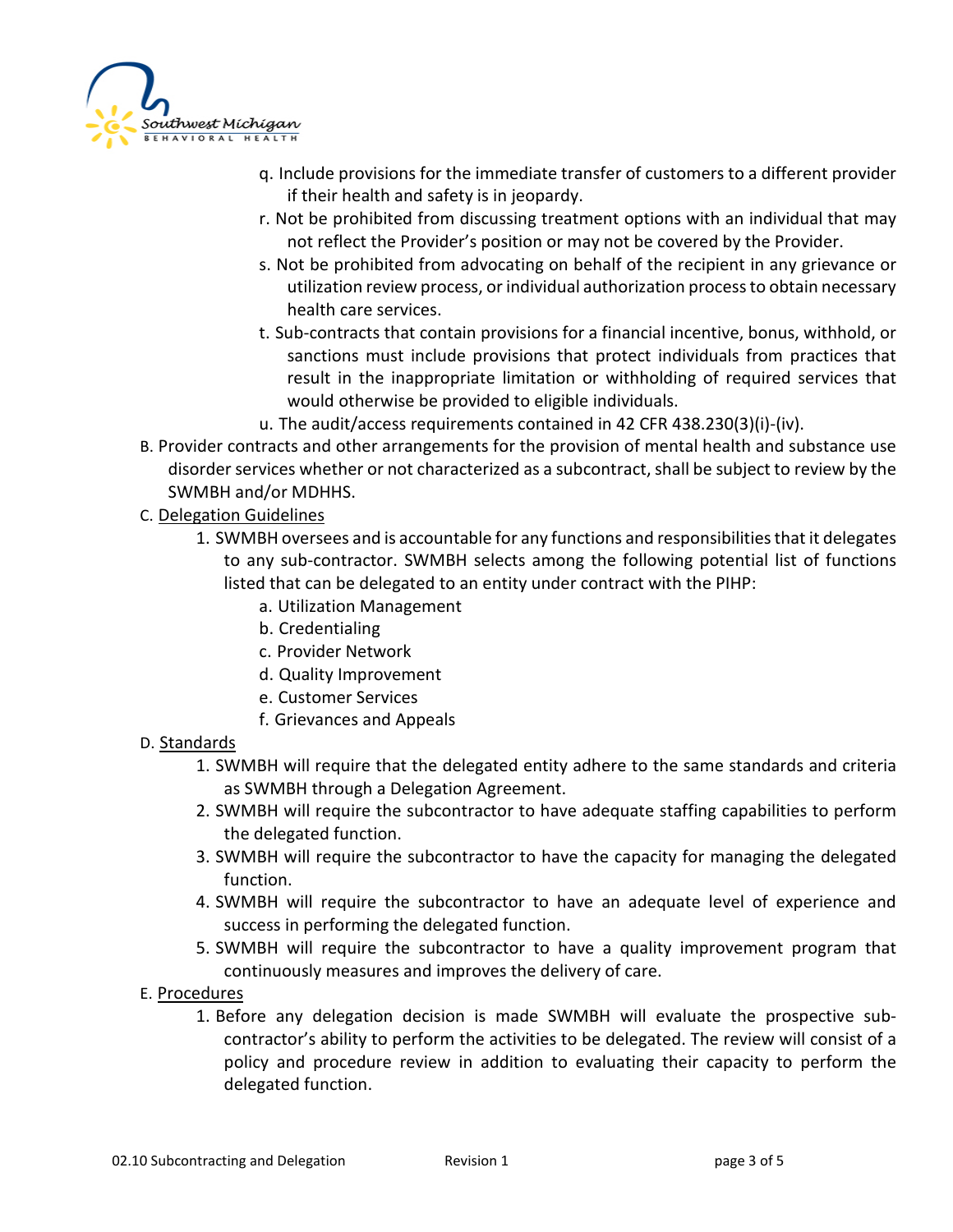

- 2. SWMBH will review results of the pre-delegation evaluation and make a recommendation regarding the evaluation. The recommendation will be forwarded to SWMBH for review and final decision.
- 3. There will be written agreement or contract between SWMBH and the sub-contractor that specifies the activities and reporting responsibilities designated to the sub-contractor and provides for revoking delegation or imposing other sanctions if the sub-contractor's performance is inadequate.
- 4. SWMBH will monitor the delegates' performance on an annual basis and subject it to standards established by State and Federal Regulations and any accreditation requirements (if SWMBH becomes accredited).
- 5. If SWMBH identifies deficiencies or areas for improvement, SWMBH and the subcontractor will take corrective action.
- 6. In the event that there is a failure to resolve the subcontractor's performance issue, SWMBH will remove the delegation and assure the function's adequate coverage and performance elsewhere.

## **References:**

MDHHS/PIHP Managed Mental Health Supports and Services Contract MDHHS Quality Assessment and Performance Improvement Programs for Specialty Prepaid Inpatient Health Plans, [Policies & Practice Guidelines \(michigan.gov\)](https://www.michigan.gov/mdhhs/keep-mi-healthy/mentalhealth/mentalhealth/practiceguidelines) Code of Federal Regulations, 42 CFR 438.230, 42 CFR 434.6(a) (b)

## **Attachments:** None